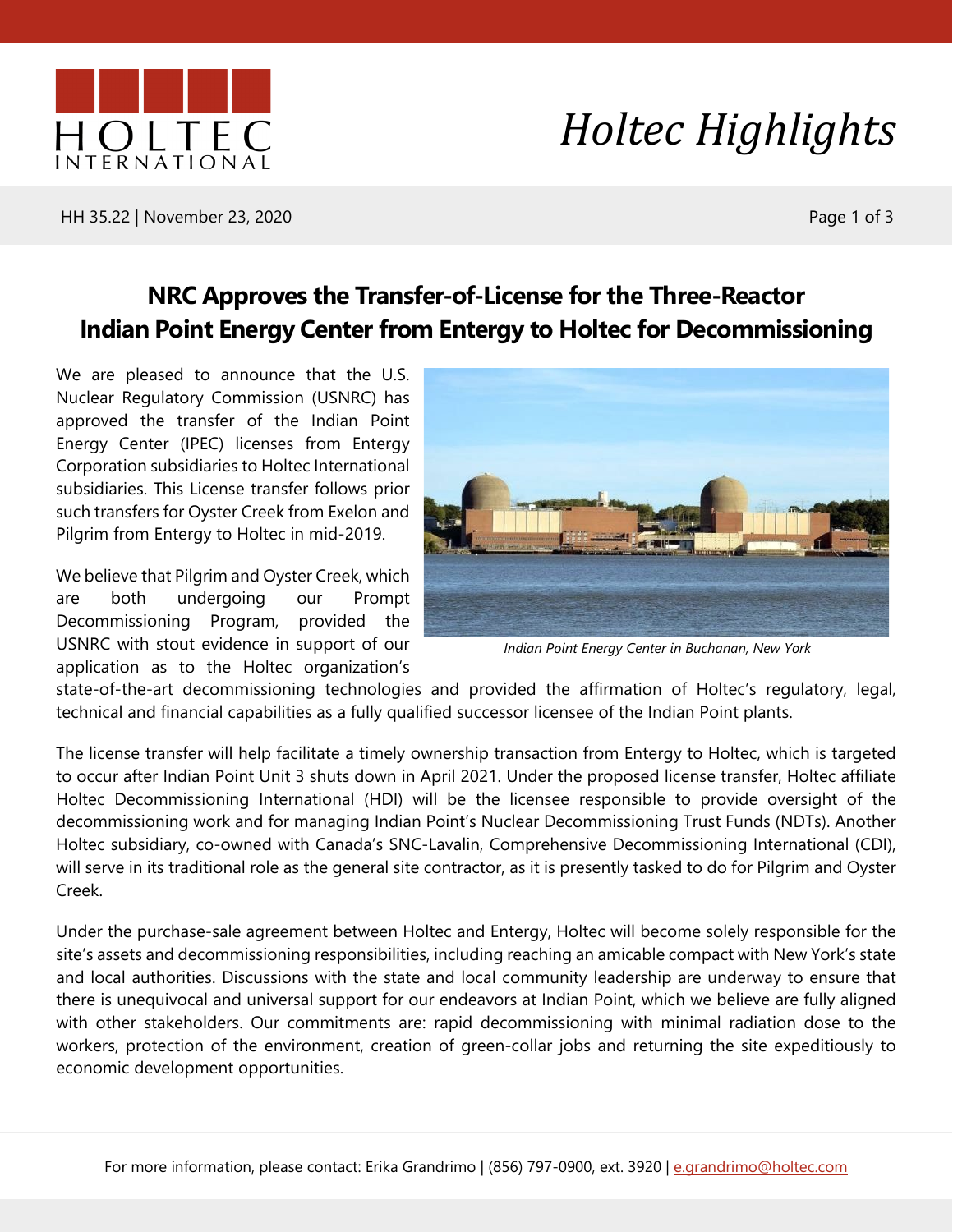

# *Holtec Highlights*

#### HH 35.22 | November 23, 2020 Page 2 of 3

Indian Point will benefit from the Holtec Decommissioning Model, which has already shown its effectiveness at Oyster Creek and Pilgrim by leveraging our digital management, automation, contamination control and security profile- enhancement technologies that continue to set our ongoing projects apart as industry leaders.

"As the site's incoming owner's agent, HDI, will have soup-to-nuts responsibility for the welfare of local communities and environment. We will also do our very best to create new well-paying jobs at the site in the emerging green energy technologies, such as battery storage, that are a principal business thrust for our parent, Holtec International, in this decade. We will continue our ongoing discussions with elected officials, which have been characterized by amicable and transparent dialog to further our shared goal of achieving a repurposed site that supports new jobs and increased tax revenue," says Ms. Pamela B. Cowan, Senior Vice President and Chief Operating Officer of Holtec Decommissioning International.

With vigorous work activities beginning immediately after the sales transaction is completed, Holtec's Decommissioning Model envisages a larger local work force than would have remained at the site under the previously planned deferred decommissioning approach. Approximately 300 Entergy employees are expected to transition over to our CDI subsidiary under the leadership of CDI President Mr. Kelly Trice, bringing with them years of Indian Point operational knowledge to complement Holtec's experienced decommissioning team drawn from other sites in the Company's fleet.

"In addition, CDI plans to deploy the union workforce under existing national labor agreements to use specialized trades from the local union halls. We are as committed to safe decommissioning as we are to human capital development as more workers join our workforce through plant acquisitions," says CDI President Kelly Trice.

As a critical element of the Holtec Decommissioning Model, the Company is on target to begin transfer of the used fuel from the plant's pools to the Independent Spent Fuel Storage Installation (ISFSI) pad in less than 2-1/2 years after a reactor's shutdown, which is roughly five years earlier than previously planned. The corresponding benefit to the site's safety profile is evident. Towards this end, as pictured on this page, manufacturing of casks and canisters is proceeding at a furious pace at Holtec's manufacturing plants in New Jersey, Pennsylvania and Ohio.



*HI-STORM Assembly Platform at Holtec's Advanced Manufacturing Plant in Camden, NJ*